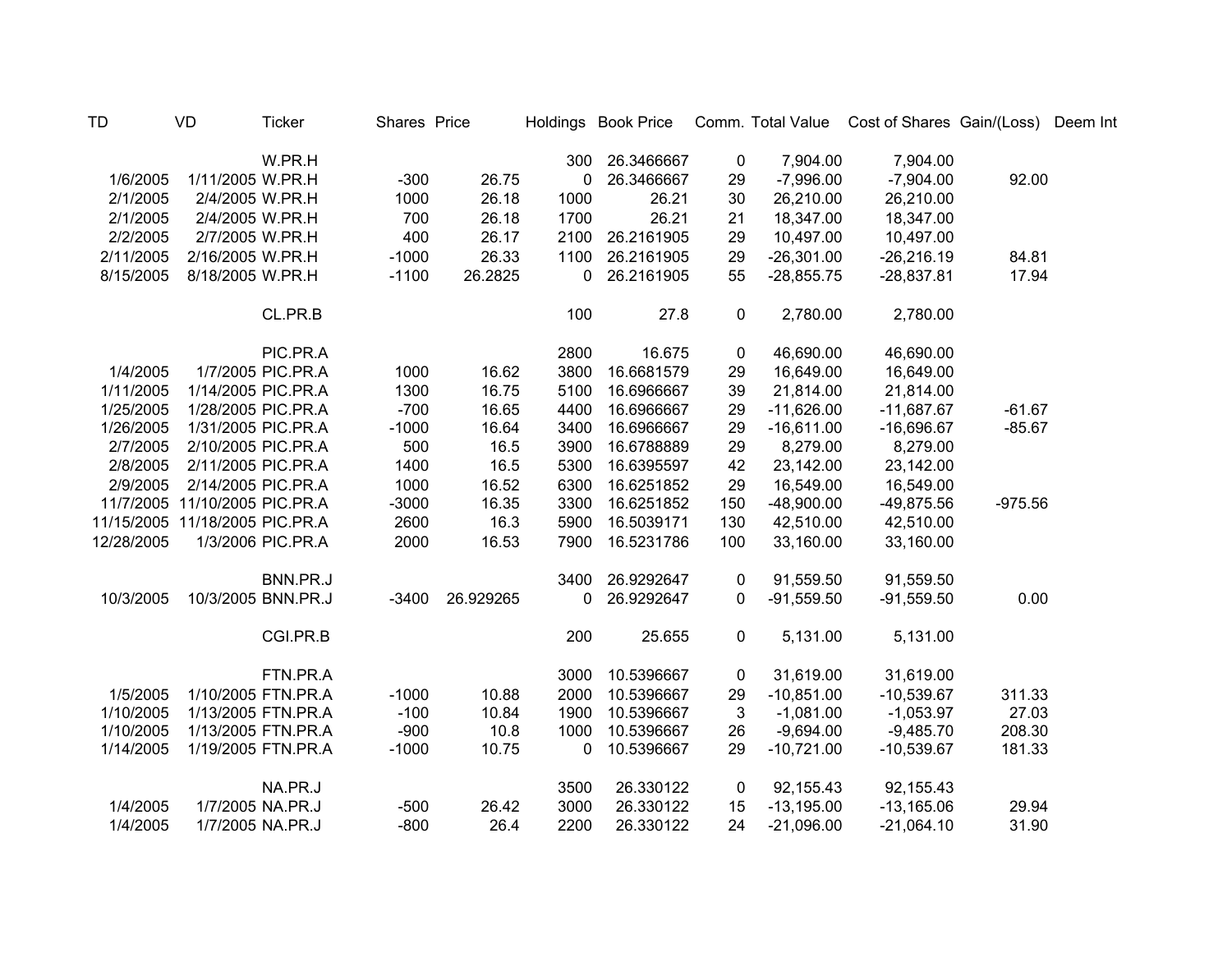| 1/4/2005  | 1/7/2005 NA.PR.J   | $-900$  | 26.23  | 1300 | 26.330122  | 27        | $-23,580.00$ | $-23,697.11$ | $-117.11$ |
|-----------|--------------------|---------|--------|------|------------|-----------|--------------|--------------|-----------|
| 1/4/2005  | 1/7/2005 NA.PR.J   | $-1300$ | 26.2   | 0    | 26.330122  | 39        | $-34,021.00$ | $-34,229.16$ | $-208.16$ |
|           |                    |         |        |      |            |           |              |              |           |
|           | BCE.PR.S           |         |        | 3100 | 24.9203226 | 0         | 77,253.00    | 77,253.00    |           |
| 1/14/2005 | 1/19/2005 BCE.PR.S | $-500$  | 25     | 2600 | 24.9203226 | 29        | $-12,471.00$ | $-12,460.16$ | 10.84     |
| 1/19/2005 | 1/24/2005 BCE.PR.S | $-500$  | 25     | 2100 | 24.9203226 | 29        | $-12,471.00$ | $-12,460.16$ | 10.84     |
| 1/20/2005 | 1/25/2005 BCE.PR.S | $-1000$ | 25     | 1100 | 24.9203226 | 30        | $-24,970.00$ | $-24,920.32$ | 49.68     |
| 1/20/2005 | 1/25/2005 BCE.PR.S | $-1100$ | 25     | 0    | 24.9203226 | 33        | $-27,467.00$ | $-27,412.35$ | 54.65     |
|           | BMO.PR.I           |         |        | 4100 | 26.0390244 | 0         | 106,760.00   | 106,760.00   |           |
| 2/4/2005  | 2/9/2005 BMO.PR.I  | $-1000$ | 26.1   | 3100 | 26.0390244 | 29        | $-26,071.00$ | $-26,039.02$ | 31.98     |
| 2/10/2005 | 2/15/2005 BMO.PR.I | $-1300$ | 26.1   | 1800 | 26.0390244 | 39        | $-33,891.00$ | $-33,850.73$ | 40.27     |
| 2/11/2005 | 2/16/2005 BMO.PR.I | $-800$  | 26.1   | 1000 | 26.0390244 | 29        | $-20,851.00$ | $-20,831.22$ | 19.78     |
| 8/17/2005 | 8/22/2005 BMO.PR.I | $-200$  | 25.85  | 800  | 26.0390244 | 30        | $-5,140.00$  | $-5,207.80$  | $-67.80$  |
| 8/18/2005 | 8/23/2005 BMO.PR.I | $-800$  | 25.9   | 0    | 26.0390244 | 40        | $-20,680.00$ | $-20,831.22$ | $-151.22$ |
|           |                    |         |        |      |            |           |              |              |           |
|           | BNF.PR.A           |         |        | 1700 | 23.4458824 | 0         | 39,858.00    | 39,858.00    |           |
| 1/20/2005 | 1/25/2005 BNF.PR.A | 300     | 22.85  | 2000 | 23.371     | 29        | 6,884.00     | 6,884.00     |           |
| 1/27/2005 | 1/27/2005 BNF.PR.A | $-2000$ | 23.371 | 0    | 23.371     | $\pmb{0}$ | $-46,742.00$ | $-46,742.00$ | 0.00      |
| 1/27/2005 | 1/27/2005 BNN.PR.K |         |        | 2000 | 23.371     | 0         | 46,742.00    | 46,742.00    |           |
| 10/3/2005 | 10/3/2005 BNN.PR.K | $-2000$ | 23.371 | 0    | 23.371     | 0         | $-46,742.00$ | $-46,742.00$ | 0.00      |
|           |                    |         |        |      |            |           |              |              |           |
| 1/6/2005  | 1/11/2005 WFS.PR.A | 1000    | 10.78  | 1000 | 10.809     | 29        | 10,809.00    | 10,809.00    |           |
| 1/7/2005  | 1/12/2005 WFS.PR.A | 600     | 10.78  | 1600 | 10.81625   | 29        | 6,497.00     | 6,497.00     |           |
| 1/14/2005 | 1/19/2005 WFS.PR.A | 1000    | 10.81  | 2600 | 10.8253846 | 30        | 10,840.00    | 10,840.00    |           |
| 1/14/2005 | 1/19/2005 WFS.PR.A | 1000    | 10.81  | 3600 | 10.8294444 | 30        | 10,840.00    | 10,840.00    |           |
| 1/17/2005 | 1/20/2005 WFS.PR.A | 1000    | 10.81  | 4600 | 10.8315217 | 29        | 10,839.00    | 10,839.00    |           |
| 1/18/2005 | 1/21/2005 WFS.PR.A | 1000    | 10.81  | 5600 | 10.8328571 | 29        | 10,839.00    | 10,839.00    |           |
| 1/21/2005 | 1/26/2005 WFS.PR.A | $-800$  | 10.89  | 4800 | 10.8328571 | 29        | $-8,683.00$  | $-8,666.29$  | 16.71     |
| 1/26/2005 | 1/31/2005 WFS.PR.A | $-1000$ | 10.95  | 3800 | 10.8328571 | 29        | $-10,921.00$ | $-10,832.86$ | 88.14     |
| 1/28/2005 | 2/2/2005 WFS.PR.A  | $-1000$ | 10.92  | 2800 | 10.8328571 | 30        | $-10,890.00$ | $-10,832.86$ | 57.14     |
| 1/28/2005 | 2/2/2005 WFS.PR.A  | $-1000$ | 10.94  | 1800 | 10.8328571 | 30        | $-10,910.00$ | $-10,832.86$ | 77.14     |
| 1/28/2005 | 2/2/2005 WFS.PR.A  | $-1000$ | 10.9   | 800  | 10.8328571 | 30        | $-10,870.00$ | $-10,832.86$ | 37.14     |
| 1/28/2005 | 2/2/2005 WFS.PR.A  | $-800$  | 10.9   | 0    | 10.8328571 | 24        | $-8,696.00$  | $-8,666.29$  | 29.71     |
| 2/7/2005  | 2/10/2005 WFS.PR.A | 1000    | 10.9   | 1000 | 10.93      | 30        | 10,930.00    | 10,930.00    |           |
| 2/7/2005  | 2/10/2005 WFS.PR.A | 1000    | 10.9   | 2000 | 10.93      | 30        | 10,930.00    | 10,930.00    |           |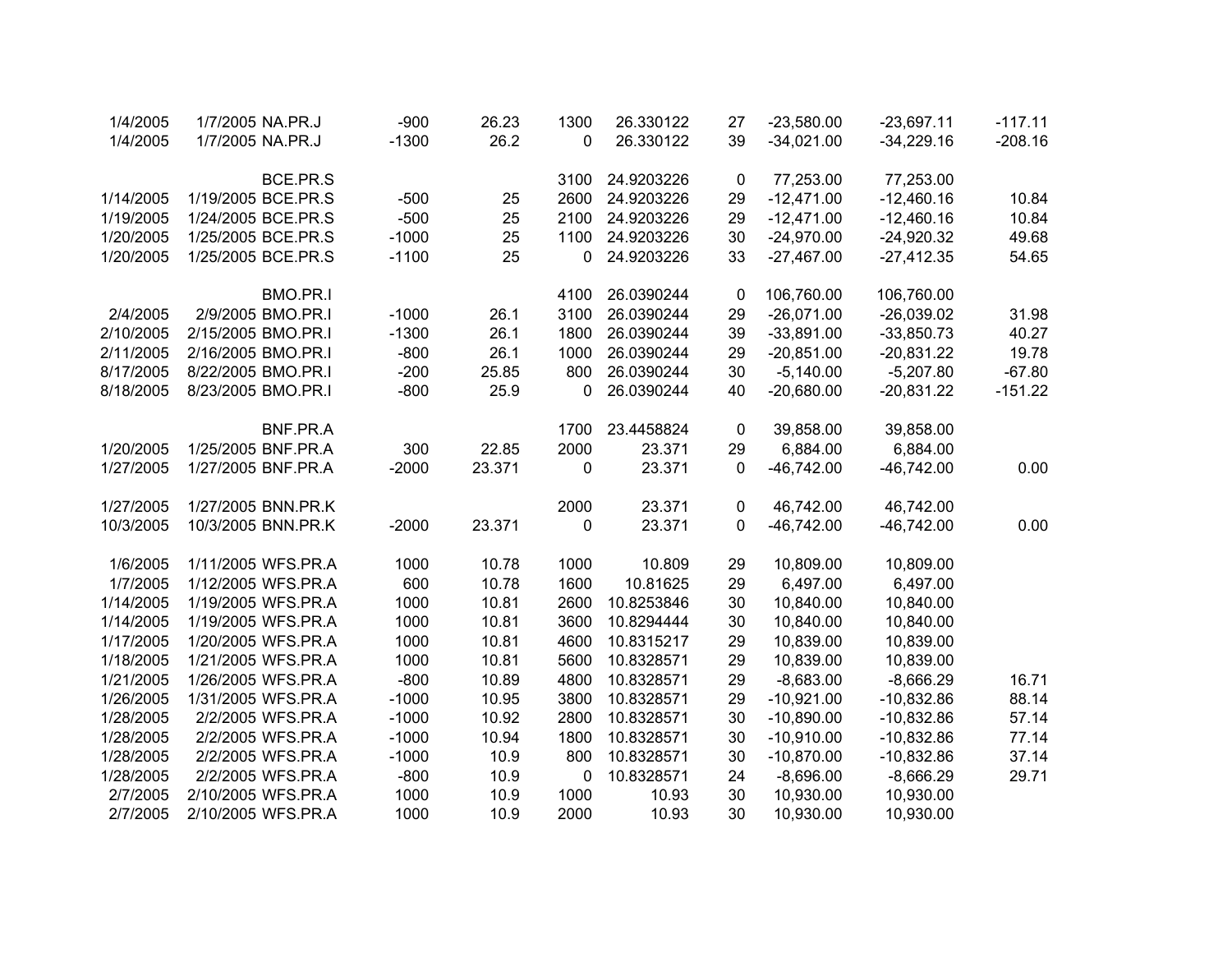|           | 10,930.00     | 10,930.00    | 30  | 10.93      | 3000  | 10.9     | 1000    | 2/10/2005 WFS.PR.A |                                | 2/7/2005   |
|-----------|---------------|--------------|-----|------------|-------|----------|---------|--------------------|--------------------------------|------------|
|           | 10,900.00     | 10,900.00    | 30  | 10.9225    | 4000  | 10.87    | 1000    | 2/10/2005 WFS.PR.A |                                | 2/7/2005   |
|           | 11,979.00     | 11,979.00    | 33  | 10.9154902 | 5100  | 10.86    | 1100    |                    | 2/10/2005 WFS.PR.A             | 2/7/2005   |
|           | 10,880.00     | 10,880.00    | 30  | 10.9096721 | 6100  | 10.85    | 1000    |                    | 2/14/2005 WFS.PR.A             | 2/9/2005   |
|           | 10,860.00     | 10,860.00    | 30  | 10.9026761 | 7100  | 10.83    | 1000    | 2/14/2005 WFS.PR.A |                                | 2/9/2005   |
|           | 10,860.00     | 10,860.00    | 30  | 10.8974074 | 8100  | 10.83    | 1000    | 2/14/2005 WFS.PR.A |                                | 2/9/2005   |
|           | 24,633.00     | 24,633.00    | 115 | 10.8559615 | 10400 | 10.66    | 2300    |                    | 8/22/2005 WFS.PR.A             | 8/17/2005  |
| 84.04     | $-10,855.96$  | $-10,940.00$ | 50  | 10.8559615 | 9400  | 10.99    | $-1000$ |                    | 10/18/2005 10/21/2005 WFS.PR.A |            |
| 148.08    | $-21,711.92$  | $-21,860.00$ | 100 | 10.8559615 | 7400  | 10.98    | $-2000$ |                    | 11/8/2005 11/14/2005 WFS.PR.A  |            |
| 24.04     | $-10,855.96$  | $-10,880.00$ | 50  | 10.8559615 | 6400  | 10.93    | $-1000$ |                    | 11/10/2005 11/16/2005 WFS.PR.A |            |
| $-189.29$ | $-31,482.29$  | $-31,293.00$ | 145 | 10.8559615 | 3500  | 10.84069 | $-2900$ |                    | 11/15/2005 11/18/2005 WFS.PR.A |            |
| 49.13     | $-37,995.87$  | $-38,045.00$ | 175 | 10.8559615 | 0     | 10.92    | $-3500$ |                    | 11/25/2005 11/30/2005 WFS.PR.A |            |
|           | 27,230.00     | 27,230.00    | 30  | 27.23      | 1000  | 27.2     | 1000    |                    | 1/12/2005 CU.PR.B              | 1/7/2005   |
|           | 10,892.00     | 10,892.00    | 12  | 27.23      | 1400  | 27.2     | 400     |                    | 1/12/2005 CU.PR.B              | 1/7/2005   |
| $-73.00$  | $-2,723.00$   | $-2,650.00$  | 30  | 27.23      | 1300  | 26.8     | $-100$  |                    | 8/22/2005 CU.PR.B              | 8/17/2005  |
| $-384.00$ | $-21,784.00$  | $-21,400.00$ | 40  | 27.23      | 500   | 26.8     | $-800$  |                    | 8/23/2005 CU.PR.B              | 8/18/2005  |
| $-195.00$ | $-13,615.00$  | $-13,420.00$ | 30  | 27.23      | 0     | 26.9     | $-500$  |                    | 8/24/2005 CU.PR.B              | 8/22/2005  |
|           | 49,113.00     | 49,113.00    | 90  | 27.285     | 1800  | 27.235   | 1800    |                    | 12/13/2005 12/16/2005 CU.PR.B  |            |
|           | 15,749.00     | 15,749.00    | 29  | 26.2483333 | 600   | 26.2     | 600     | 1/14/2005 MFC.PR.A |                                | 1/11/2005  |
| 62.00     | $-15,749.00$  | $-15,811.00$ | 29  | 26.2483333 | 0     | 26.4     | $-600$  | 1/28/2005 MFC.PR.A |                                | 1/25/2005  |
|           | 5,310.00      | 5,310.00     | 29  | 53.1       | 100   | 52.81    | 100     | 2/4/2005 TCA.PR.X  |                                | 2/1/2005   |
|           | 10,589.00     | 10,589.00    | 29  | 52.9966667 | 300   | 52.8     | 200     | 2/7/2005 TCA.PR.X  |                                | 2/2/2005   |
| $-49.00$  | $-15,899.00$  | $-15,850.00$ | 29  | 52.9966667 | 0     | 52.93    | $-300$  |                    | 2/14/2005 TCA.PR.X             | 2/9/2005   |
|           | 53,480.00     | 53,480.00    | 100 | 26.74      | 2000  | 26.69    | 2000    |                    | 8/19/2000 CM.PR.C              | 8/16/2005  |
|           | 34,775.00     | 34,775.00    | 65  | 26.7439394 | 3300  | 26.7     | 1300    |                    | 8/22/2005 CM.PR.C              | 8/17/2005  |
| $-5.91$   | $-40, 115.91$ | $-40,110.00$ | 75  | 26.7439394 | 1800  | 26.79    | $-1500$ | 9/1/2005 CM.PR.C   |                                | 8/29/2005  |
|           | 39,675.00     | 39,675.00    | 75  | 26.6103306 | 3300  | 26.4     | 1500    |                    | 10/13/2005 CM.PR.C             | 10/10/2005 |
| $-105.17$ | $-13,305.17$  | $-13,200.00$ | 50  | 26.6103306 | 2800  | 26.5     | $-500$  |                    | 10/20/2005 CM.PR.C             | 10/17/2005 |
| 287.60    | $-31,932.40$  | $-32,220.00$ | 60  | 26.6103306 | 1600  | 26.9     | $-1200$ |                    | 12/8/2005 CM.PR.C              | 12/5/2005  |
|           | 45,186.00     | 45,186.00    | 85  | 26.58      | 1700  | 26.53    | 1700    |                    | 8/24/2005 CM.PR.B              | 8/22/2005  |
| $-476.00$ | $-45,186.00$  | $-44,710.00$ | 85  | 26.58      | 0     | 26.35    | $-1700$ |                    | 10/13/2005 CM.PR.B             | 10/10/2005 |
|           | 31,536.00     | 31,536.00    | 60  | 26.28      | 1200  | 26.23    | 1200    |                    | 10/17/2005 10/20/2005 CM.PR.B  |            |
|           |               |              |     |            |       |          |         |                    |                                |            |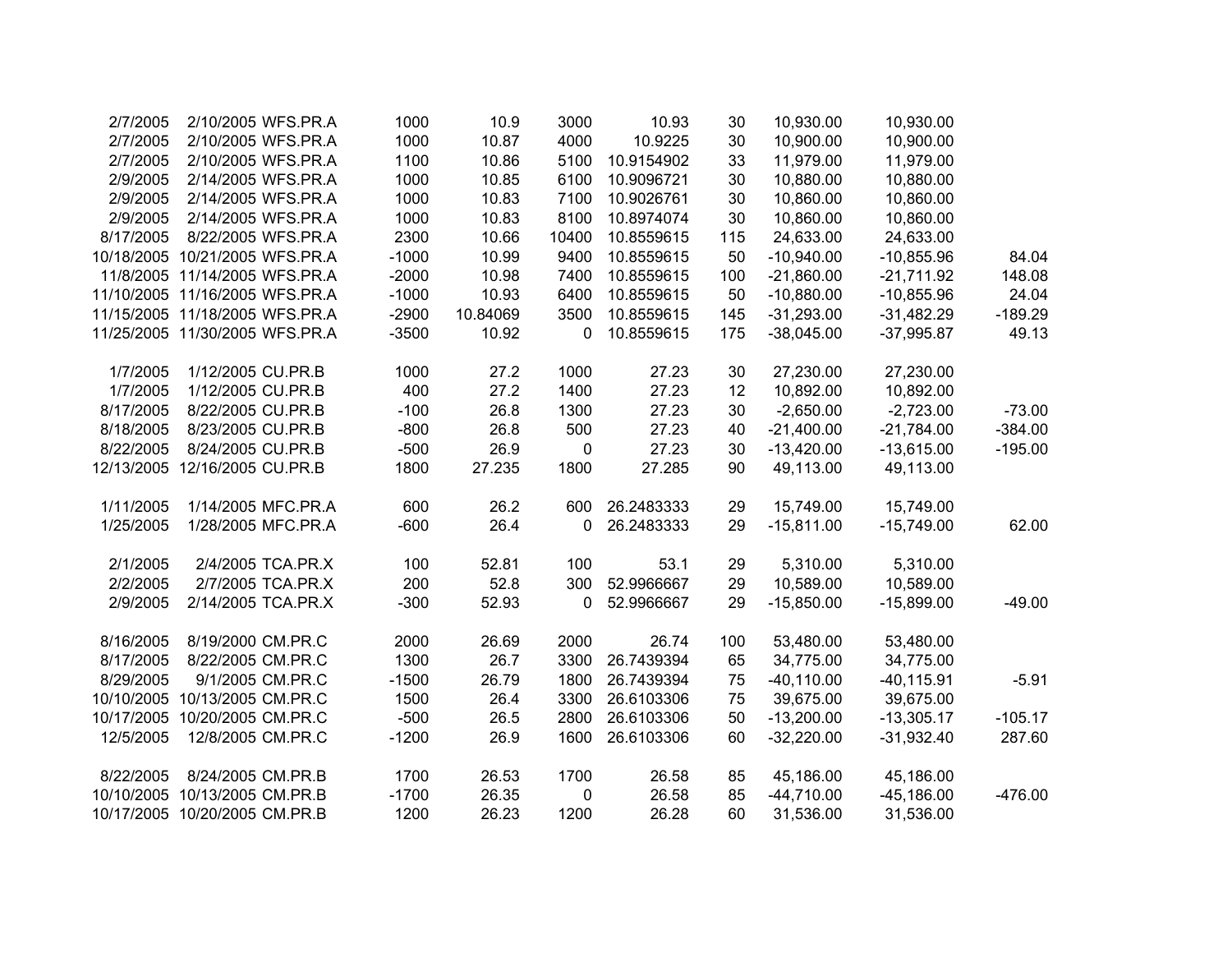| 12/5/2005  | 12/8/2005 CM.PR.B              | $-1200$ | 26.83     | 0           | 26.28      | 60  | $-32,136.00$ | $-31,536.00$ | 600.00    |
|------------|--------------------------------|---------|-----------|-------------|------------|-----|--------------|--------------|-----------|
| 12/6/2005  | 12/9/2005 CM.PR.D              | 2600    | 27.026154 | 2600        | 27.076154  | 130 | 70,398.00    | 70,398.00    |           |
|            | 12/12/2005 12/15/2005 CM.PR.D  | $-2600$ | 27.12     | 0           | 27.076154  | 130 | $-70,382.00$ | $-70,398.00$ | $-16.00$  |
| 10/3/2005  | 10/3/2005 BAM.PR.J             | 3400    | 26.929265 | 3400        | 26.929265  | 0   | 91,559.50    | 91,559.50    |           |
|            | 10/24/2005 10/27/2005 BAM.PR.J | $-400$  | 28.13     | 3000        | 26.929265  | 30  | $-11,222.00$ | $-10,771.71$ | 450.29    |
|            | 10/25/2005 10/28/2005 BAM.PR.J | $-100$  | 28.18     | 2900        | 26.929265  | 50  | $-2,768.00$  | $-2,692.93$  | 75.07     |
| 11/4/2005  | 11/9/2005 BAM.PR.J             | $-1600$ | 27.95     | 1300        | 26.929265  | 80  | $-44,640.00$ | $-43,086.82$ | 1,553.18  |
|            | 11/7/2005 11/10/2005 BAM.PR.J  | $-500$  | 28.1      | 800         | 26.929265  | 30  | $-14,020.00$ | $-13,464.63$ | 555.37    |
|            | 11/8/2005 11/14/2005 BAM.PR.J  | $-800$  | 28.16     | $\mathbf 0$ | 26.929265  | 40  | $-22,488.00$ | $-21,543.41$ | 944.59    |
|            | 11/22/2005 11/25/2005 BAM.PR.J | 2000    | 27.859    | 2000        | 27.909     | 100 | 55,818.00    | 55,818.00    |           |
|            | 11/24/2005 11/29/2005 BAM.PR.J | 300     | 27.93333  | 2300        | 27.925217  | 30  | 8,410.00     | 8,410.00     |           |
| 11/30/2005 | 12/5/2005 BAM.PR.J             | 600     | 28.54     | 2900        | 28.0627583 | 30  | 17,154.00    | 17,154.00    |           |
| 12/5/2005  | 12/8/2005 BAM.PR.J             | 500     | 28.44     | 3400        | 28.1270585 | 30  | 14,250.00    | 14,250.00    |           |
|            | 12/8/2005 12/13/2005 BAM.PR.J  | 1000    | 28.57     | 4400        | 28.2390907 | 50  | 28,620.00    | 28,620.00    |           |
| 10/3/2005  | 10/3/2005 BAM.PR.K             | 2000    | 23.371    | 2000        | 23.371     | 0   | 46,742.00    | 46,742.00    |           |
|            | 11/21/2005 11/24/2005 BAM.PR.K | $-2000$ | 23.2      | 0           | 23.371     | 100 | $-46,300.00$ | $-46,742.00$ | $-442.00$ |
|            | 10/25/2005 10/28/2005 POW.PR.C | 300     | 26.06     | 300         | 26.2266667 | 50  | 7,868.00     | 7,868.00     |           |
| 11/4/2005  | 11/9/2005 POW.PR.C             | 1600    | 26.4      | 1900        | 26.4147368 | 80  | 42,320.00    | 42,320.00    |           |
|            | 11/8/2005 11/14/2005 POW.PR.C  | 1100    | 26.4      | 3000        | 26.4276667 | 55  | 29,095.00    | 29,095.00    |           |
|            | 11/24/2005 11/29/2005 POW.PR.C | 500     | 26.464    | 3500        | 26.4471429 | 50  | 13,282.00    | 13,282.00    |           |
|            | 11/25/2005 11/30/2005 POW.PR.C | 2500    | 26.784    | 6000        | 26.6083333 | 125 | 67,085.00    | 67,085.00    |           |
| 12/2/2005  | 12/7/2005 POW.PR.C             | $-1200$ | 27.176667 | 4800        | 26.6083333 | 60  | $-32,552.00$ | $-31,930.00$ | 622.00    |
|            | 12/7/2005 12/12/2005 POW.PR.C  | $-1000$ | 27.05     | 3800        | 26.6083333 | 50  | $-27,000.00$ | $-26,608.33$ | 391.67    |
|            | 12/9/2005 12/14/2005 POW.PR.C  | $-1000$ | 27.15     | 2800        | 26.6083333 | 50  | $-27,100.00$ | $-26,608.33$ | 491.67    |
|            | 12/12/2005 12/15/2005 POW.PR.C | $-1000$ | 27.298    | 1800        | 26.6083333 | 50  | $-27,248.00$ | $-26,608.33$ | 639.67    |
|            | 12/15/2005 12/20/2005 POW.PR.C | $-1800$ | 27.25     | 0           | 26.6083333 | 90  | $-48,960.00$ | $-47,895.00$ | 1,065.00  |
| 11/4/2005  | 11/9/2005 NA.PR.K              | 600     | 26.7      | 600         | 26.75      | 30  | 16,050.00    | 16,050.00    |           |
|            | 11/9/2005 11/15/2005 NA.PR.K   | 1000    | 26.68     | 1600        | 26.7375    | 50  | 26,730.00    | 26,730.00    |           |
|            | 11/16/2005 11/21/2005 NA.PR.K  | $-1600$ | 26.7      | 0           | 26.7375    | 80  | $-42,640.00$ | $-42,780.00$ | $-140.00$ |
| 12/2/2005  | 12/7/2005 NA.PR.K              | 1000    | 27.13     | 1000        | 27.18      | 50  | 27,180.00    | 27,180.00    |           |
| 12/5/2005  | 12/8/2005 NA.PR.K              | 1000    | 26.95     | 2000        | 27.09      | 50  | 27,000.00    | 27,000.00    |           |
| 12/5/2005  | 12/8/2005 NA.PR.K              | 1000    | 27.14     | 3000        | 27.1233333 | 50  | 27,190.00    | 27,190.00    |           |